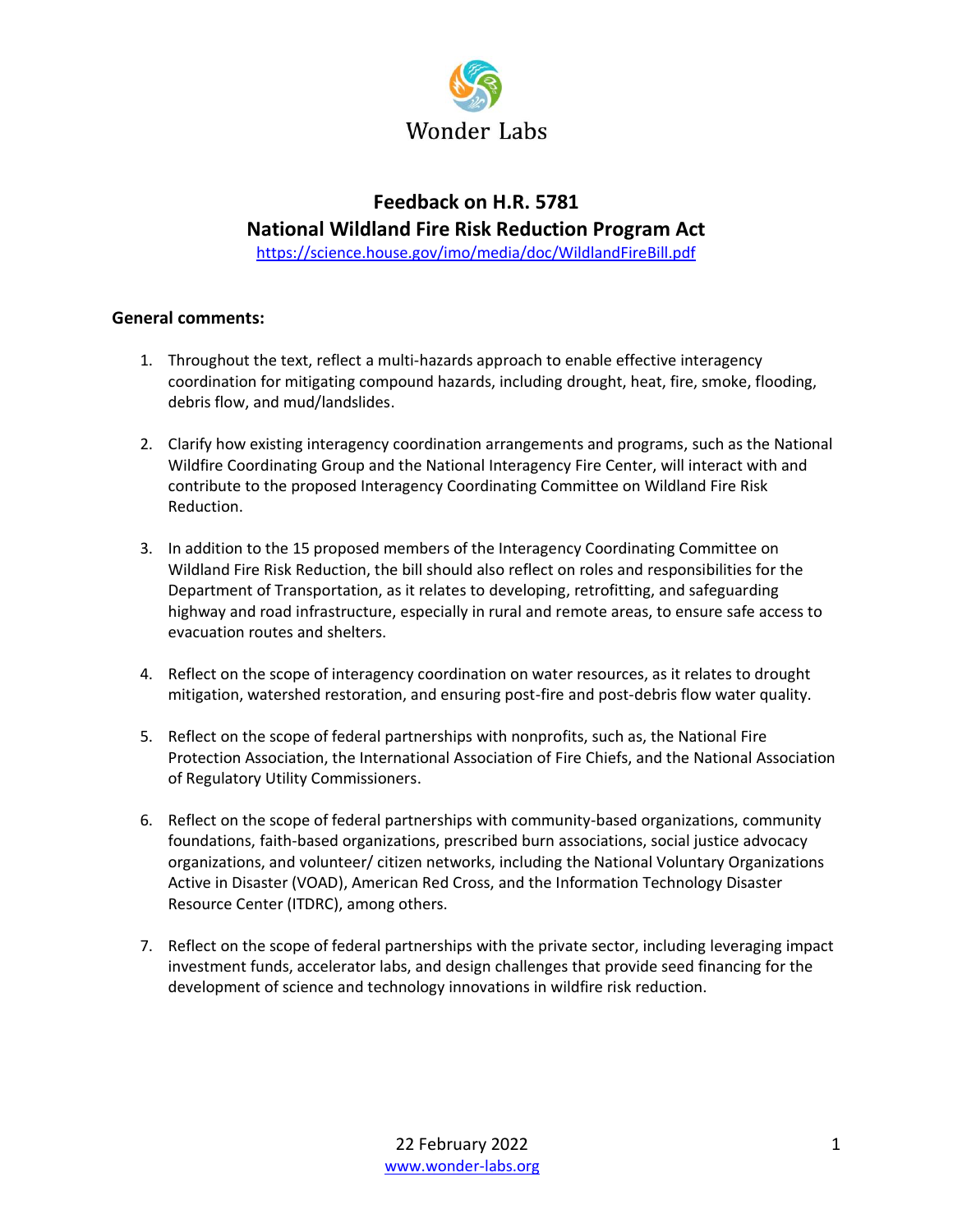

### **Line comments, edits, and additions:**

Page 2, lines 3-10, consider rephrasing the three sub points under 1 as follows, suggested **additions in bold**:

(1) improve the assessment of fire environments and the understanding and prediction of wildland fires, associated smoke, and their impacts, including:

- A) **On the built environment––homes, structures, and critical infrastructure**
- B) **On public health and community wellbeing**
- C) **On ecosystem resilience and climate adaptation**

Page 2, lines 11-14, consider rephrasing as follows, suggested additions in bold:

(2) develop and encourage the **integration** of **contemporary** science-based and **traditional cultural knowledge for the adoption of** cost-effective measures to prevent and mitigate wildland fire and associated smoke impacts **on communities, structures, and ecosystems**

Page 3, lines 11-14, consider rephrasing as follows:

(4) to support **convergence research**, education, and training to expand the number of students and researchers **contributing interdisciplinary insights on wildland fires and related hazards, including drought, extreme heat, smoke, flooding, debris flow, and mud/landslides**.

Page 3, lines 15-18, consider rephrasing as follows:

(5) to accelerate the translation of research **findings** related to wildland fire and smoke **impacts** into **common structural standards and mitigation strategies** that reduce harm to **homes**, buildings, and **critical community infrastructure, including libraries, schools, hospitals, assisted living facilities, and clean air centers.**

Under responsibilities of the *National Institute of Standards and Technology*, on Page 9, after lines 12- 14, consider inserting the following recommendation from *The State of FireTech* report (In press, due for release by Wonder Labs in March 2022):

**Develop wildfire and smoke resilience rating/ score for commercial, public, and residential structures in collaboration with Insurance Institute for Business and Home Safety [\(IBHS\)](https://ibhs.org/commercial/)[, LEED,](https://www.usgbc.org/leed) and others, as appropriate**.

Under responsibilities of the *National Science Foundation,* on Page 11, after line 14, consider including the following recommendation from *The State of FireTech* report:

**Create and maintain a single data clearing house to integrate multi-hazard pre-event and postevent data (such as before and after wildfires, smoke, flooding, landslide, erosion) in a way that enables universal access on a range of operating platforms**.

Under responsibilities of the *National Science Foundation,* on Page 11, after line 23, consider including the following recommendation from *The State of FireTech* report:

**Augment real-time fire behavior models including development of a framework and simulation model for fire spread from vegetation into and within a WUI built environment.**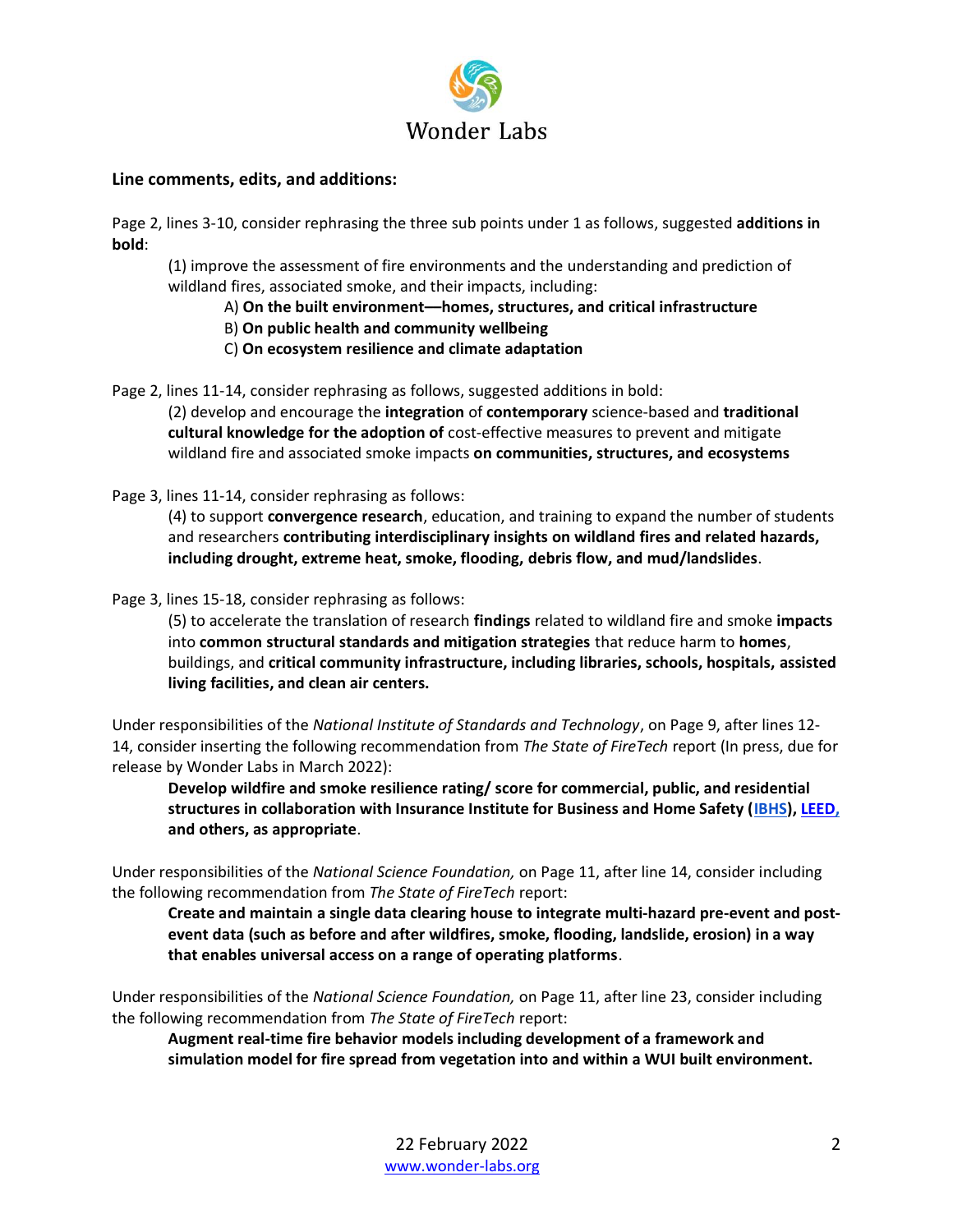

Under responsibilities of the *National Oceanic and Atmospheric Administration,* on Page 13, lines 8-14, consider including the following action item recommended by *The State of FireTech* report:

**Develop national standards for providing real-time, location-based, and actionable early warning information for multiple hazard types, including extreme heat, wildland fire, smoke, flooding, debris flow, and mudslides, in multiple languages and accessible formats.**

Under responsibilities of the *Federal Emergency Management Agency,* on Page 18, lines 5-7, consider including the following action item recommended by *The State of FireTech* report:

**Standardize quantification of wildfire risk and develop a framework for mapping risk to WUI communities at landscape, community, and individual parcel level.**

Under responsibilities of the *Federal Emergency Management Agency,* on Page 18, after lines 8-9 consider including the following action item recommended by *The State of FireTech* report:

**Improve post-fire data collection methods and tools by including data on smoke dispersion, flooding, landslides, mudslides, erosion, rehabilitation, and restoration of burnt areas, as well as monitoring long-term community recovery and wellbeing data, including public health, poverty, displacement, and housing instability trends.**

Under responsibilities of the *Federal Emergency Management Agency,* on Page 19, consider including under point 3, after line 10, the following recommendation from *The State of FireTech* report:

**Develop a one-stop operational assistance platform for fire and forestry professionals to receive advice and training on how to evaluate new technologies and ensure interoperability with existing public and agency platforms in use.**

Under responsibilities of the *Federal Emergency Management Agency,* on Page 19, consider including the following action item recommended by *The State of FireTech* report:

**Integrate social science research insights into fire service curricula to enable the development of more inclusive preparedness, alert notification, and evacuation systems.**

Under responsibilities of the *Federal Emergency Management Agency,* on Page 19, consider including a further recommendation:

**Strengthen international cooperation and exchange of best practices on wildfire risk reduction, including the successful integration of cultural burning practices with science-based wildfire risk management and climate adaptation strategies.** 

Under responsibilities of the *National Aeronautics and Space Administration*, on Page 22, lines 5-15, consider including the following recommendations from *The State of FireTech* report:

**Augment LiDAR mapping of fuel types, including ladder fuels, with satellite observation of changing vegetation conditions.**

Also,

**Invest in interconnected systems to link ground (including camera-based sensor networks, LiDAR, and crowd sourced data from social media), with aerial (drone, airborne), and spacebased data, including in low connectivity environments.**